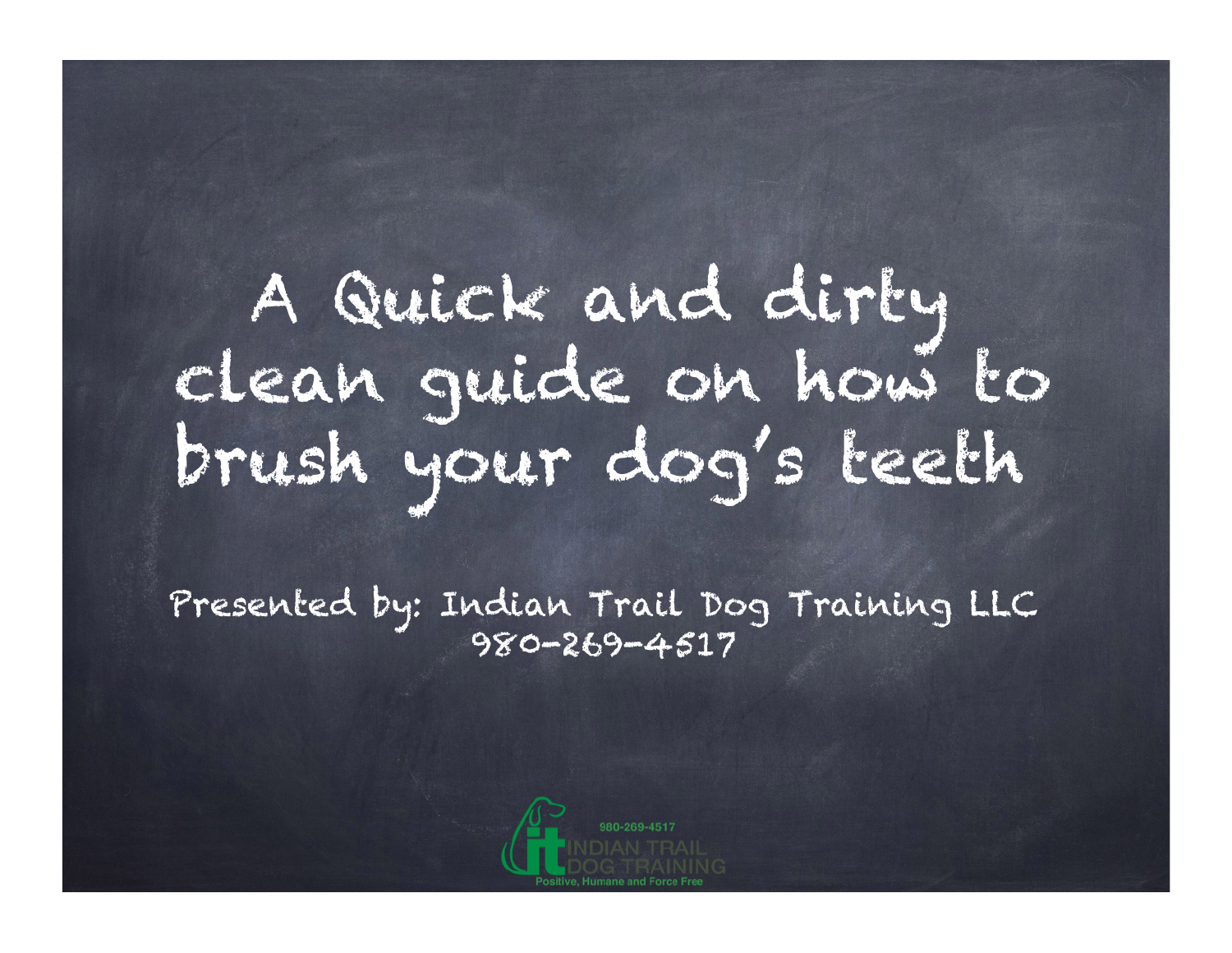Good Dental hygiene can prevent

- halitosis (bad breath)
- pain and possible behavior issues as a result of that pain
- illnesses resulting from bacteria traveling to other areas of the body
- unexpected vet bills from emergency extraction or having to a deep clean

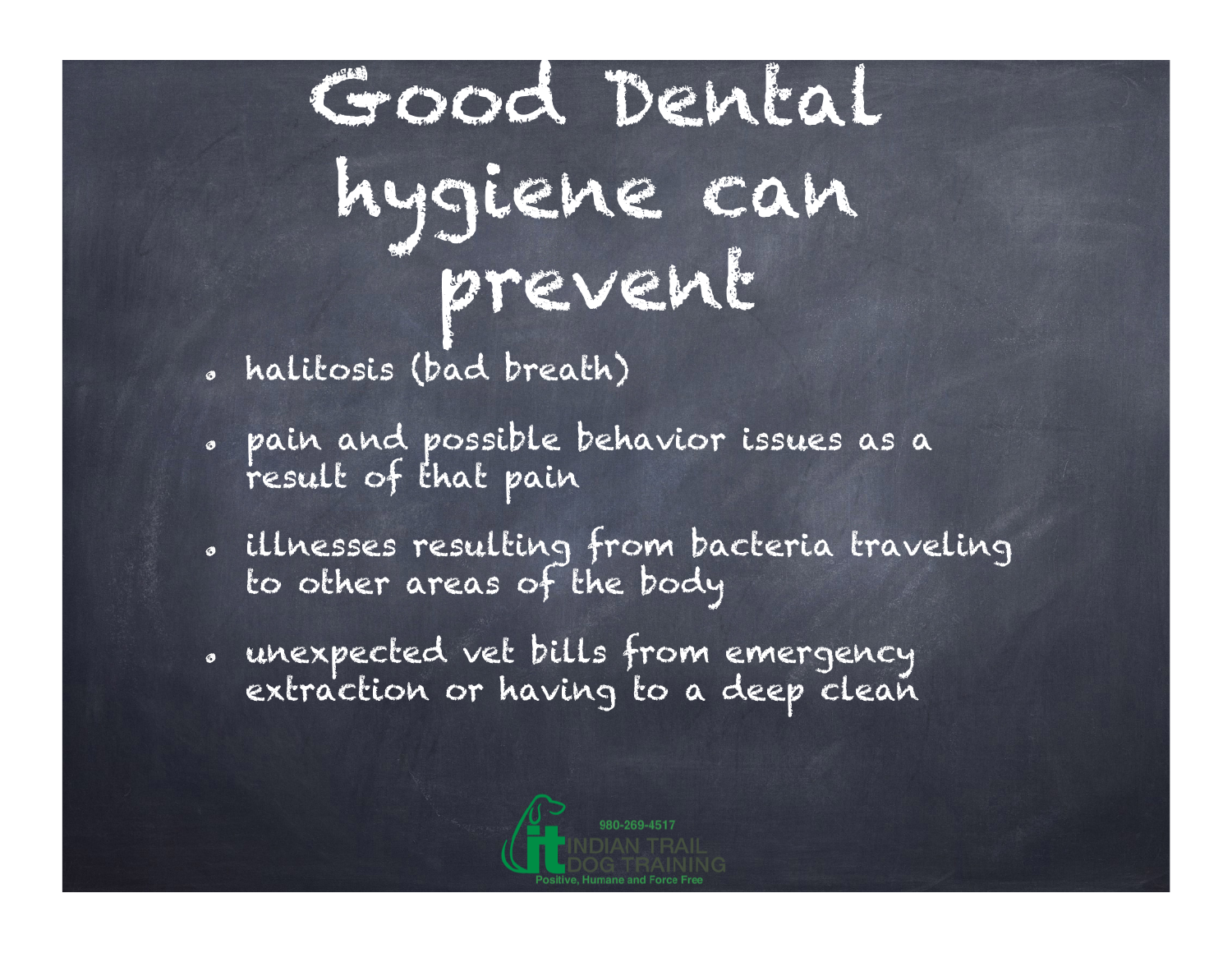Tools you will need are:

- a tooth brush
- dog specific tooth paste
- high value treats (think the 'good stuff' vs their daily kibble
- a clicker or a verbal marker, such as 'yes'

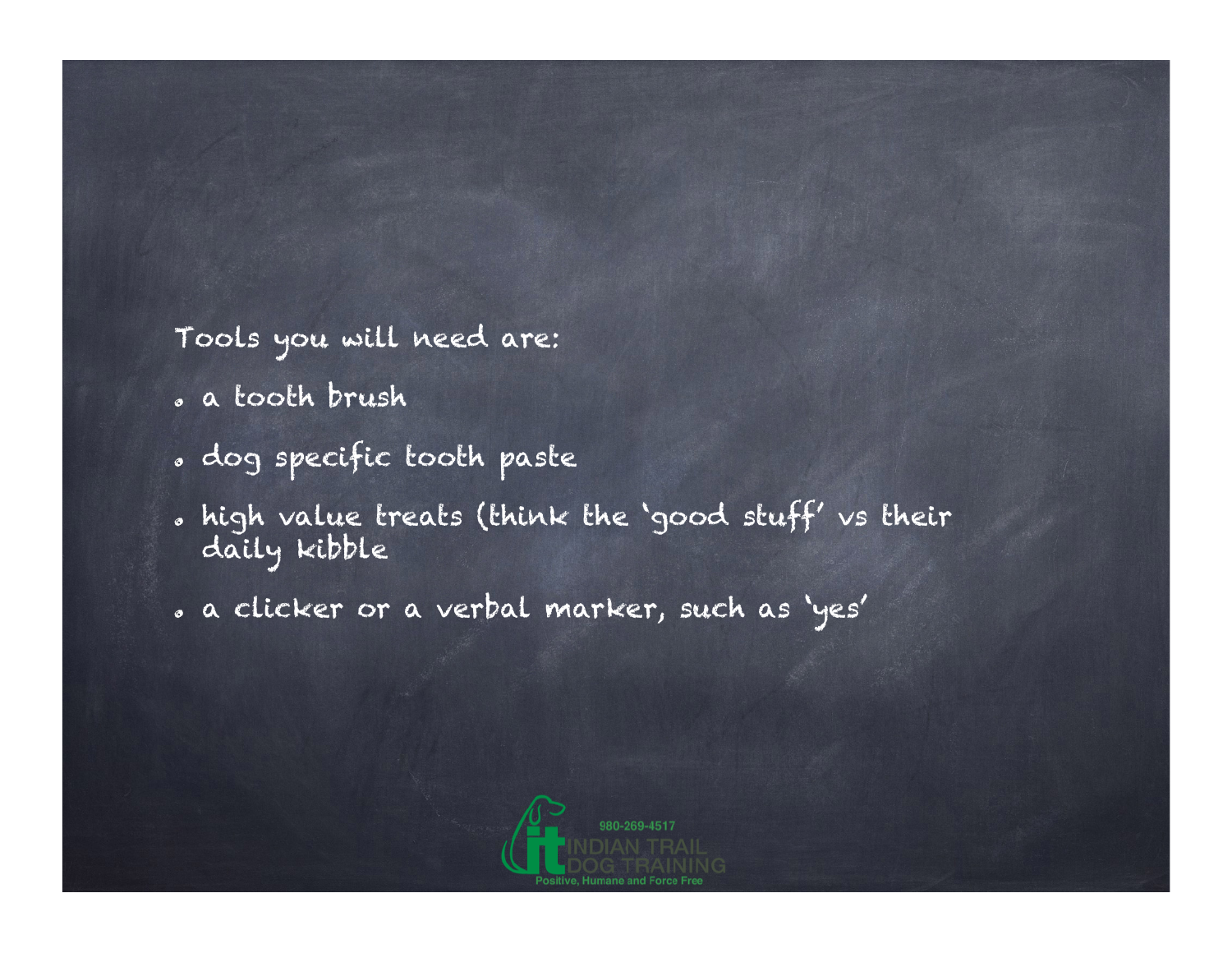## Instructions and steps

- Load your clicker or verbal marker by pairing the sound with a treat multiple times while your dog presents good behaviors. "click or mark" then treat
- Hold your empty tooth brush still in front of your dog
- When your dog looks at touches or acknowledges the tooth brush in any way, mark the behavior then give a treat- remove the tooth brush

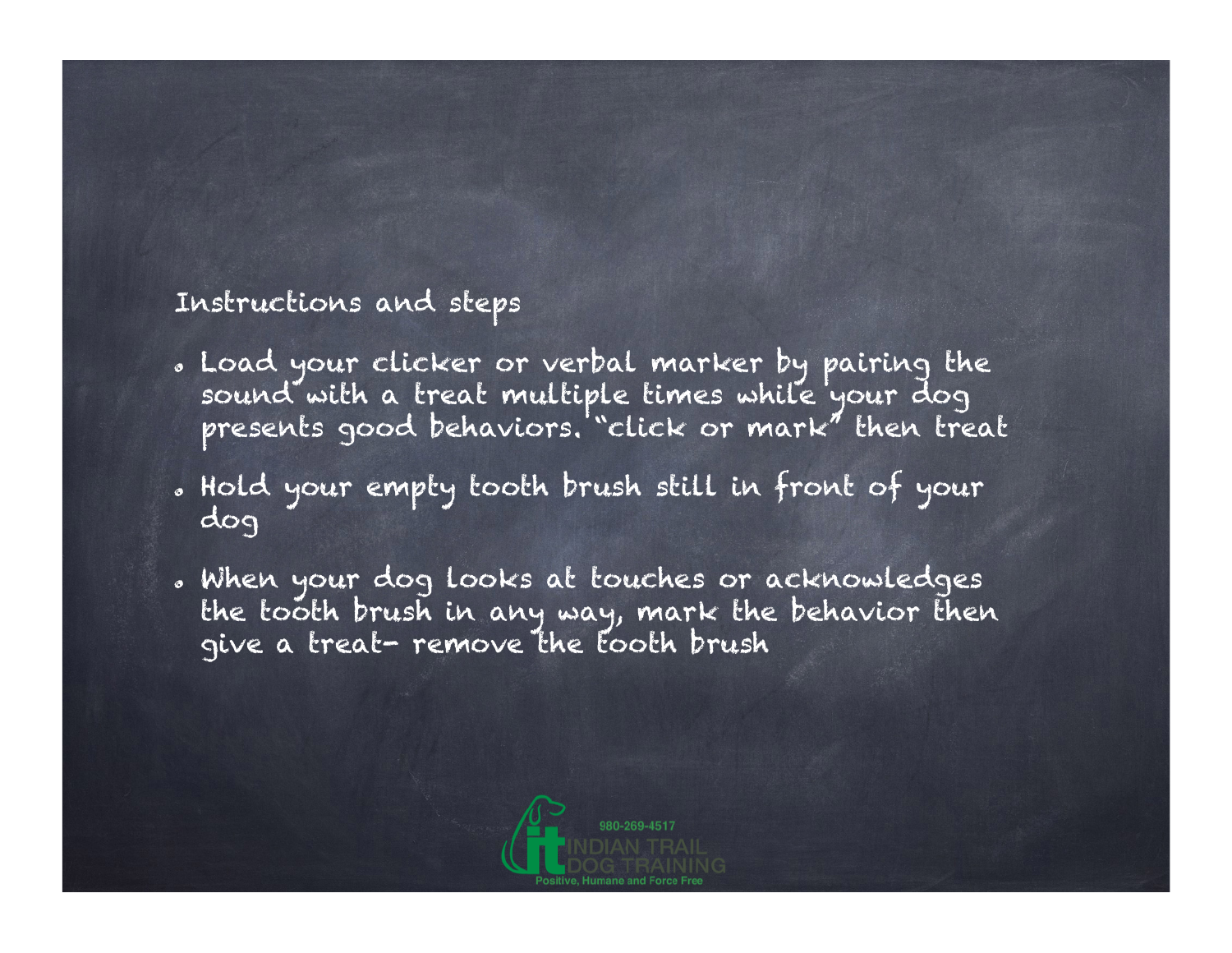- It's very important to remain still and don't wiggle it or try to entice your dog to interact with it
- Present the tooth brush, mark and reward any interaction. This can be a glance, a sniff a nose touch etc…
- Once they figure out the tooth brush interaction is what earns them a treat, they will quickly present that behavior as soon as they get their treat. When they are successful 8/10 times its time to hold out for a bigger interaction
- For example if they look at it repeatedly then next time wait. Give them a little time and see if they move snout towards it.

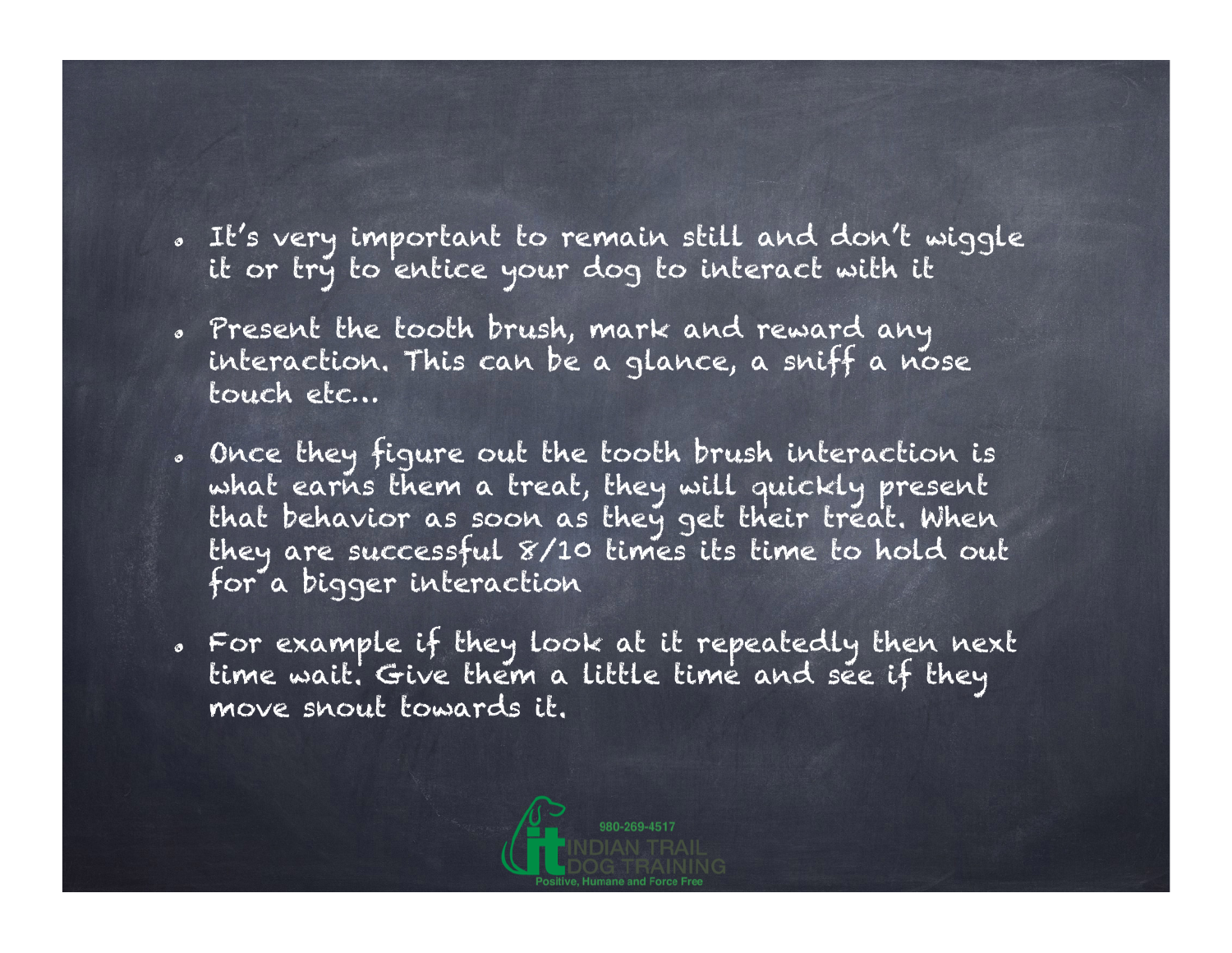- Start rewarding those new behaviors.
- Continue to reward successful approximations until your dog is willingly chomping on the tooth brush
- The sequence could look something like this: a look, sniff, lick, open mouth around, hold in mouth a second, single chomp, multiple chomps
- Don't rush through the sequence as you don't want to extinguish the behavior you currently have.
- If your dog cannot figure out what you want, back up to the previous successful behavior and reward that a few times and try again. If they still don't get it break that step down even more. For example a partial mouth opening vs open mouth around.

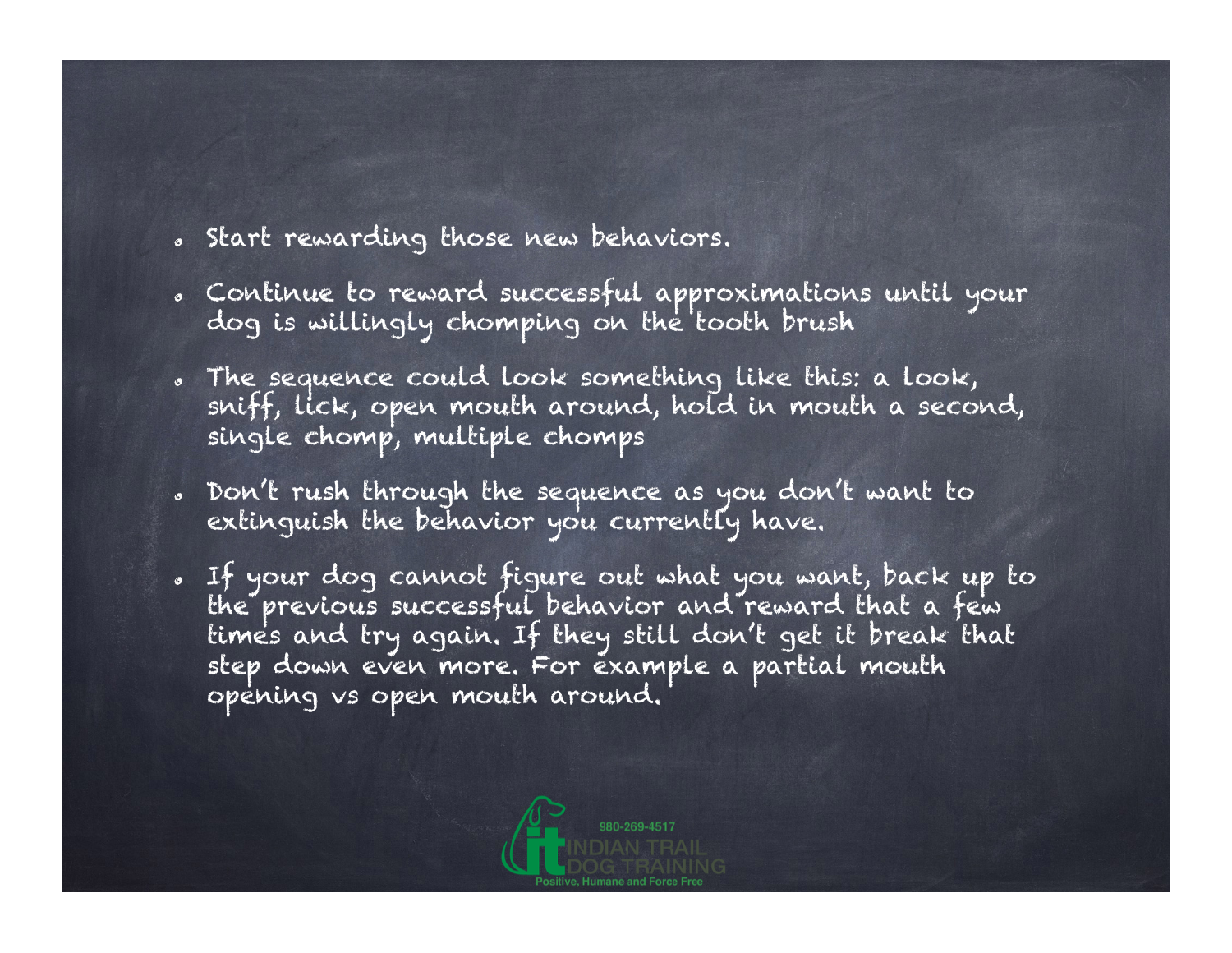- Once your dog is reliably chomping on the tooth brush add a name like "brush" to the behaviors AS it happens. Mark and reward 3 repetitions. Then say "brush" just before you present the tooth brush. Mark and reward success.
- While your dog is chomping the brush you can start to maneuver it to hit the right spots
- Add toothpaste present toothbrush ask your dog to "brush" maneuver the brush as they chomp
- That was the easy way, if you are interested in a more advanced way to shape your dog to hold their mouth open while you brush call us!